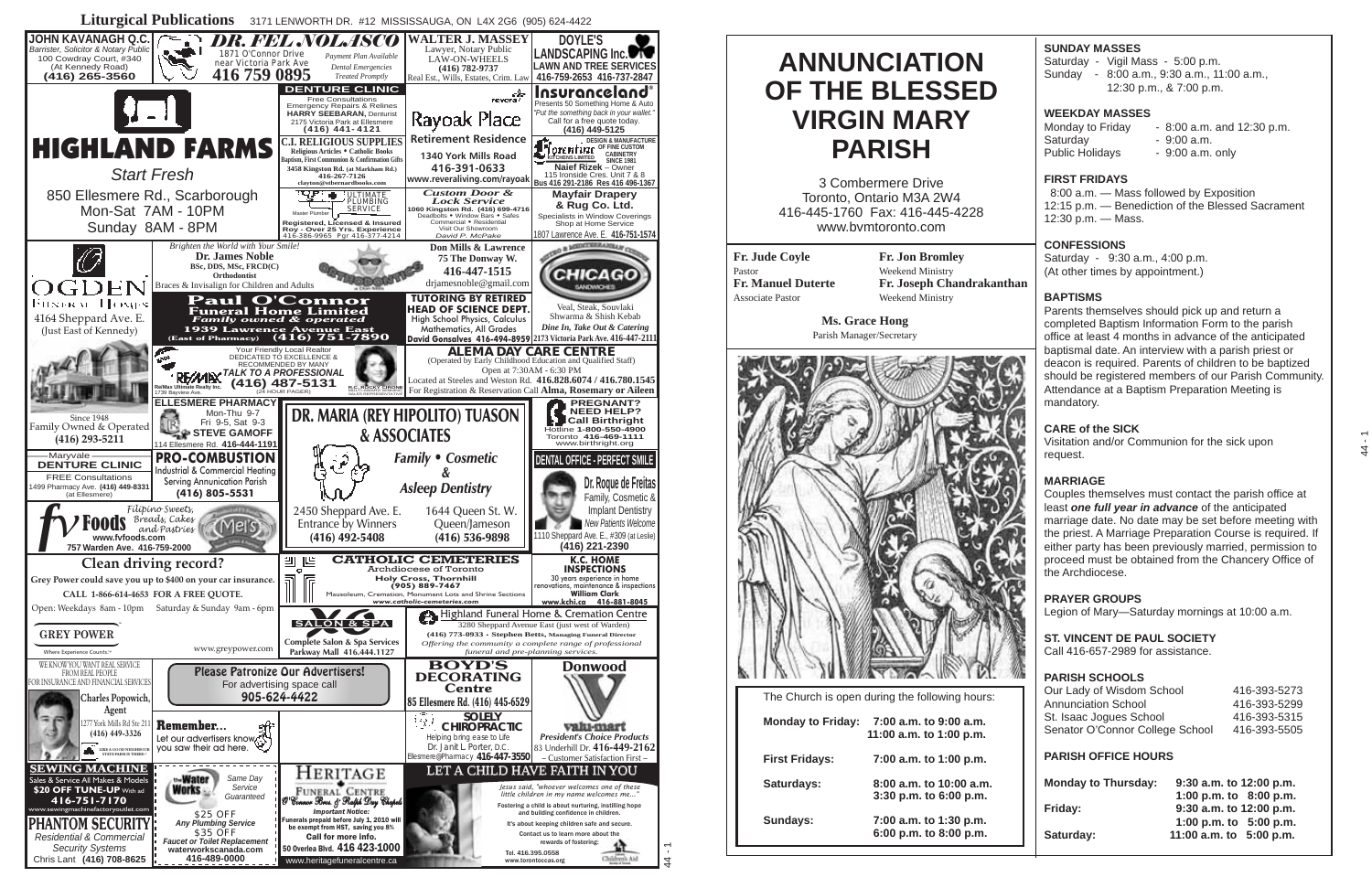### **PARISH OF THE ANNUNCIATION OF THE BLESSED VIRGIN MARY, DON MILLS, ONTARIO**

## **THE HOLY FATHER'S PRAYER INTENTION FOR JULY**

*That in every nation of the world the elec‐ tion of officials may be carried out with justice, transparency and honesty, respect‐ ing the free decisions of citizens.*

## **THE HOLY FATHER'S MISSION PRAYER INTENTION FOR JULY**

 *That Christians may strive to offer every‐ where, but especially in great urban cen‐ ters, and effective contribution to the pro‐ motion of education, justice, solidarity and peace.*



## **ANNUAL MASS FOR THE FAITHFUL DEPARTED**

Catholic Cemeteries– Archdiocese of Toronto wishes to invite all families within the Archdiocese of Toronto to participate in the Annual Mass for the Faithful Departed on Wednesday August 11, 2010 at 7:00PM.

Cemetery locations and Celebrants for this year's Annual Mass are as follows:

- Assumption, Mississauga—Most Rev. John Boissonneau
- Christ the King, Markham—Most Rev. Vincent Nguyen
- Holy Cross, Thornhill—Most Rev. William McGrattan
- Mount Hope, Toronto—Rev. Msgr. Marco Laurencic
- Queen of Heaven, Woodbridge—His Grace, Archbishop Thomas Collins
- Resurrection, Whitby– Rev. Msgr. Ambrose Sheehy

## • St. Mary's, Barrie, Most Rev. Peter Hundt. *ALL ARE WELCOME!*

In the event of Rain:

Mass will be held in the mausoleum at Assumption, Holy Cross, Resurrection and Queen of Heaven. Christ the King Cemetery will be celebrate Mass on site in the Reception Centre. Mount Hope to St. Monica's Parish, 44 Broadway Avenue, Toronto. St. Mary's Cemetery to St. Mary's Parish, 65 Amelia St., Barrie.

# **SHARELIFE 2010**

**You Can Work Wonders!** 

ANNUNCIATION PARISH'S TOTAL TO DATE:

\$139, 899.04

**Thank You For Your Generosity!** 

## **OH CANADA!**



 July 1st is celebrated as Canada's birthday. Canadians should seek to be witnesses to Christ in Can‐

ada and the world, and to continue working to influence those in government to act from Christian principles and attitudes.

 Christians, realizing they do not have a last‐ ing home here, should pray and work for justice and peace in Canada and throughout the world, so that all God's people may share in the goods of this earth. God's Kingdom will come only when all people are ready to let Christ's teaching guide and rule our lives and actions.

 Families should be encouraged to mark this day by prayer for our country an its leaders, and by taking a few moments to give serious consideration to their responsibilities as citi‐ zens; they should consider what they are do‐ ing for peace in Canada and in the world.

## **BON VOYAGE!**

We wish all Annunciation parishioners traveling during this summer season a safe and joyful vacation!

## *Prayer For the Safety of Travelers*

*O Almighty and merciful God, who has commissioned your angels to guide and protect us. May they be our companions from our setting out until our return. Clothe us with their invisible protection; keep from us all danger of collision, of fire, of explosion, of falling; and finally, having preserved us from all evil, especially from sin, and guide us to our heavenly home through Jesus Christ, our Lord. Amen.* 

*--Roman Catholic Prayer for Travelers*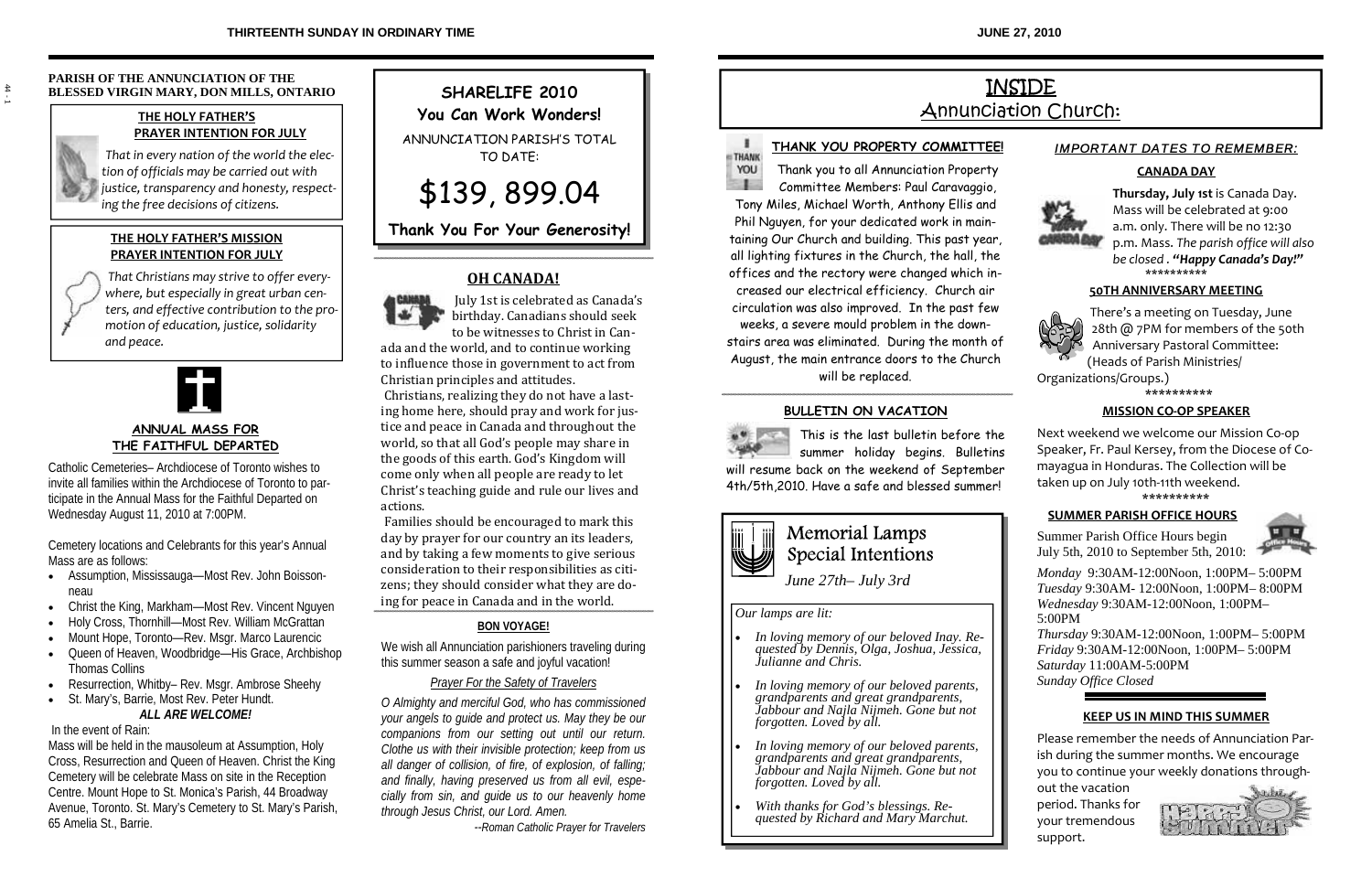**JUNE 27, 2010**

# INSIDE Annunciation Church:



## **THANK YOU PROPERTY COMMITTEE!**

Thank you to all Annunciation Property Committee Members: Paul Caravaggio,

Tony Miles, Michael Worth, Anthony Ellis and Phil Nguyen, for your dedicated work in maintaining Our Church and building. This past year, all lighting fixtures in the Church, the hall, the offices and the rectory were changed which increased our electrical efficiency. Church air circulation was also improved. In the past few weeks, a severe mould problem in the downstairs area was eliminated. During the month of August, the main entrance doors to the Church

will be replaced.

### **BULLETIN ON VACATION**

This is the last bulletin before the summer holiday begins. Bulletins will resume back on the weekend of September 4th/5th,2010. Have a safe and blessed summer!



## Memorial Lamps Special Intentions

*June 27th– July 3rd*

*Our lamps are lit:* 

- *In loving memory of our beloved Inay. Requested by Dennis, Olga, Joshua, Jessica, Julianne and Chris.*
- *In loving memory of our beloved parents, grandparents and great grandparents, Jabbour and Najla Nijmeh. Gone but not forgotten. Loved by all.*
- *In loving memory of our beloved parents, grandparents and great grandparents, Jabbour and Najla Nijmeh. Gone but not forgotten. Loved by all.*
- *With thanks for God's blessings. Requested by Richard and Mary Marchut.*

## *IMPORTANT DATES TO REMEMBER:*

## **CANADA DAY**



**Thursday, July 1st** is Canada Day. Mass will be celebrated at 9:00 a.m. only. There will be no 12:30 p.m. Mass. *The parish office will also be closed . "Happy Canada's Day!"*  \*\*\*\*\*\*\*\*\*\*

### **50TH ANNIVERSARY MEETING**



There's a meeting on Tuesday, June 28th @ 7PM for members of the 50th Anniversary Pastoral Committee: (Heads of Parish Ministries/

Organizations/Groups.)

\*\*\*\*\*\*\*\*\*\*

### **MISSION CO‐OP SPEAKER**

Next weekend we welcome our Mission Co‐op Speaker, Fr. Paul Kersey, from the Diocese of Co‐ mayagua in Honduras. The Collection will be taken up on July 10th‐11th weekend. \*\*\*\*\*\*\*\*\*\*

### **SUMMER PARISH OFFICE HOURS**

Summer Parish Office Hours begin July 5th, 2010 to September 5th, 2010:



*Monday* 9:30AM-12:00Noon, 1:00PM– 5:00PM *Tuesday* 9:30AM- 12:00Noon, 1:00PM– 8:00PM *Wednesday* 9:30AM-12:00Noon, 1:00PM– 5:00PM

*Thursday* 9:30AM-12:00Noon, 1:00PM– 5:00PM *Friday* 9:30AM-12:00Noon, 1:00PM– 5:00PM *Saturday* 11:00AM-5:00PM *Sunday Office Closed* 

### **KEEP US IN MIND THIS SUMMER**

Please remember the needs of Annunciation Par‐ish during the summer months. We encourage you to continue your weekly donations through‐

out the vacation period. Thanks for your tremendous support.